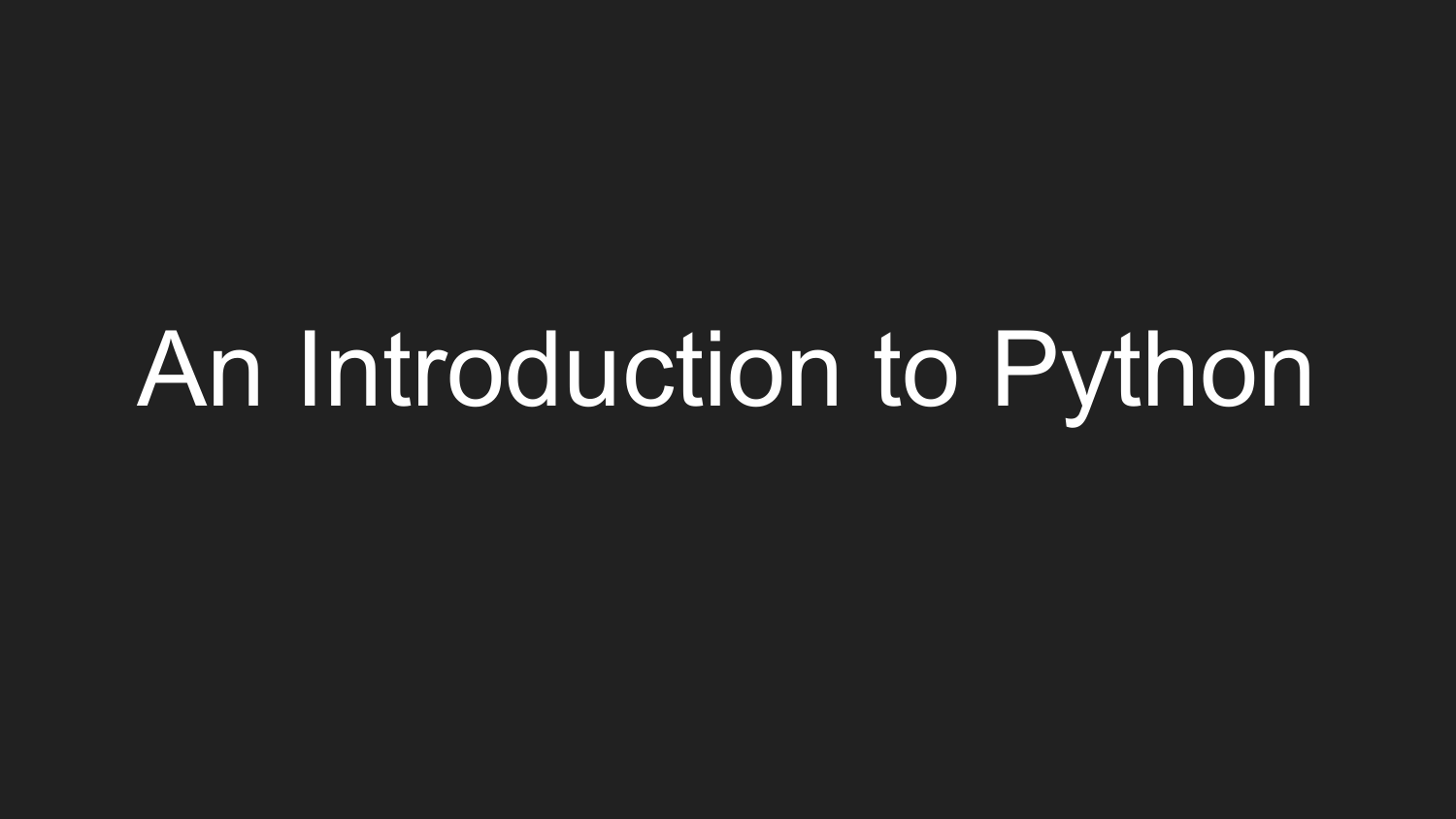### What is Python

- Programing language
- Often used as a beginner-friendly code because commands similar to english
- Used in many fields- including physics
- We will use micropython
	- Usage of Python 3 that uses reduced amount of commands and libraries to run on constrained environment and microcontrollers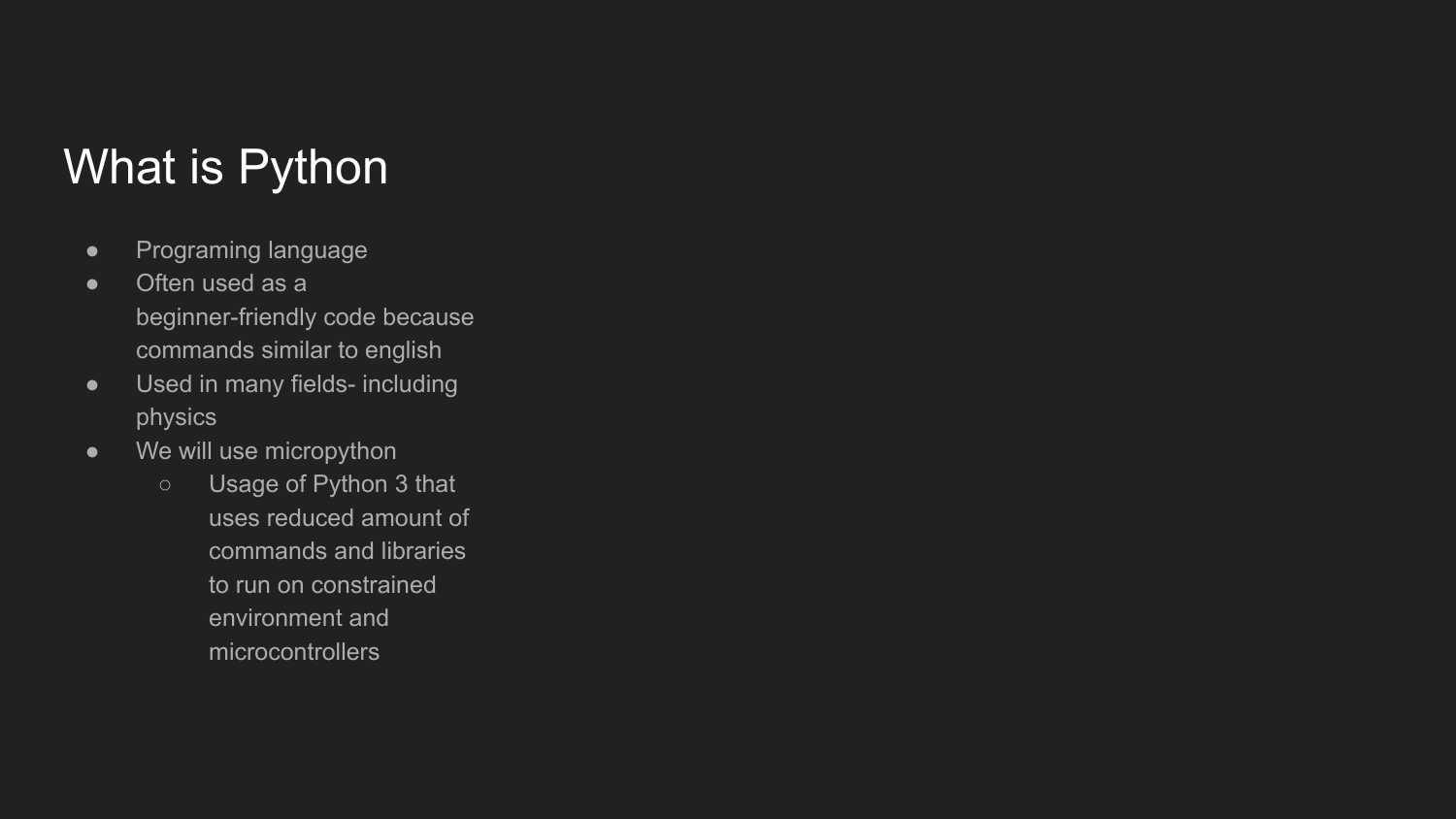## So What Will We Use?

- Import modules
- If statements
- Loops
- Variables
- Lists
- Micropython for EV3 commands (next week)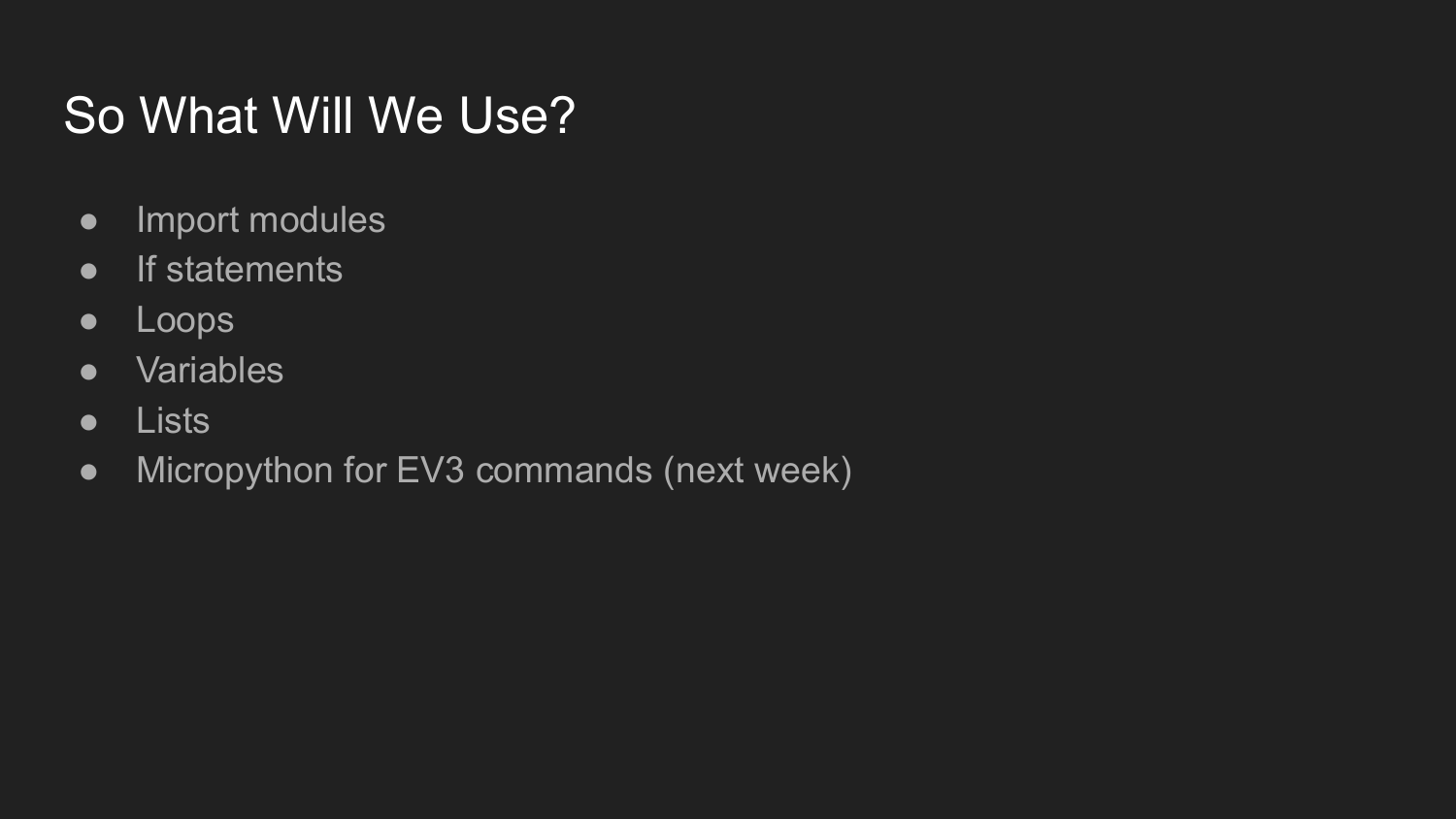#### **Modules**

- Blocks of code that can serve a function written by someone else that we can use in our code
- Saves time and energy when coding
- However, Python doesn't automatically know to use them (if it had every module ever it would be really slow)
- Therefore we need to import them into the program
	- o From library mport module a

| main.py        |  | $\bullet$ from pybricks.hubs import EV3Brick Untitled-2 $\bullet$ | $\equiv$ Python - Get Sta |
|----------------|--|-------------------------------------------------------------------|---------------------------|
|                |  | from pybricks.hubs import EV3Brick                                |                           |
| $\overline{2}$ |  | from pybricks.ev3devices import Motor, TouchSensor                |                           |
| 3              |  | from pybricks.paramaters import Port, Stop, Direction, Color      |                           |
| 4              |  | from pybricks.robotics import DriveBase                           |                           |
| $5^{\circ}$    |  | from pybricks.media.ev3dev import SoundFile                       |                           |
| 6              |  |                                                                   |                           |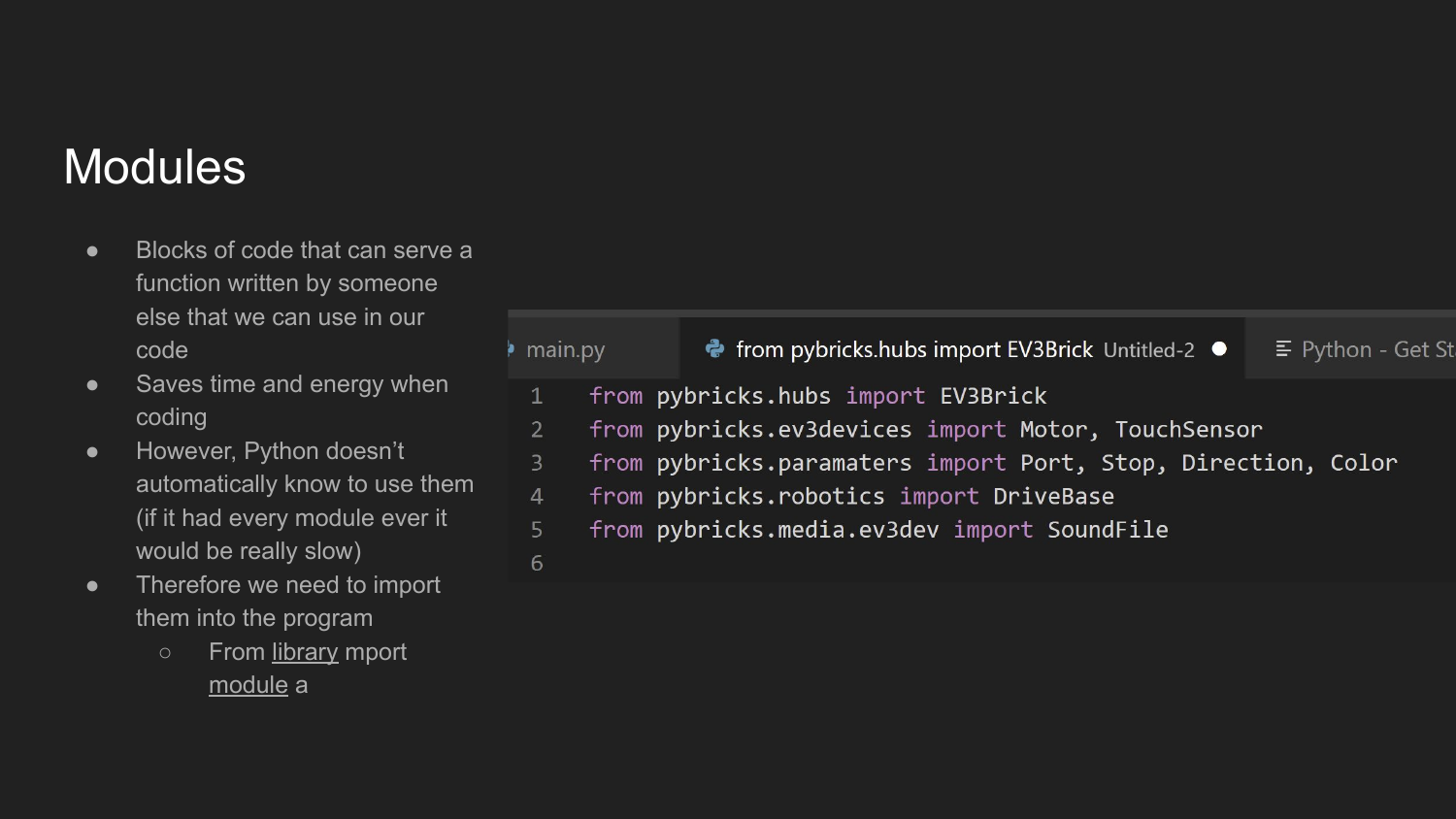#### Variables

- "Nickname" for things in code
- Useful for things that change during the code
	- Such as an input that is sent (ex. the color the color sensor sees)
- Also useful for things that need establishing parameters that take a long time to write so they don't need to be reestablished
- Allows you to use that information later in the program

 $brick = EV3Brick()$  $left_motor = Motor(Port.A)$ right\_motor = Motor(Port.B) button = TouchSensor(Port.S1)  $color = ColorSensor(Port.S2)$ vroom = DriveBase(left\_motor, right\_motor, wheel\_diameter=55, axle\_track=190)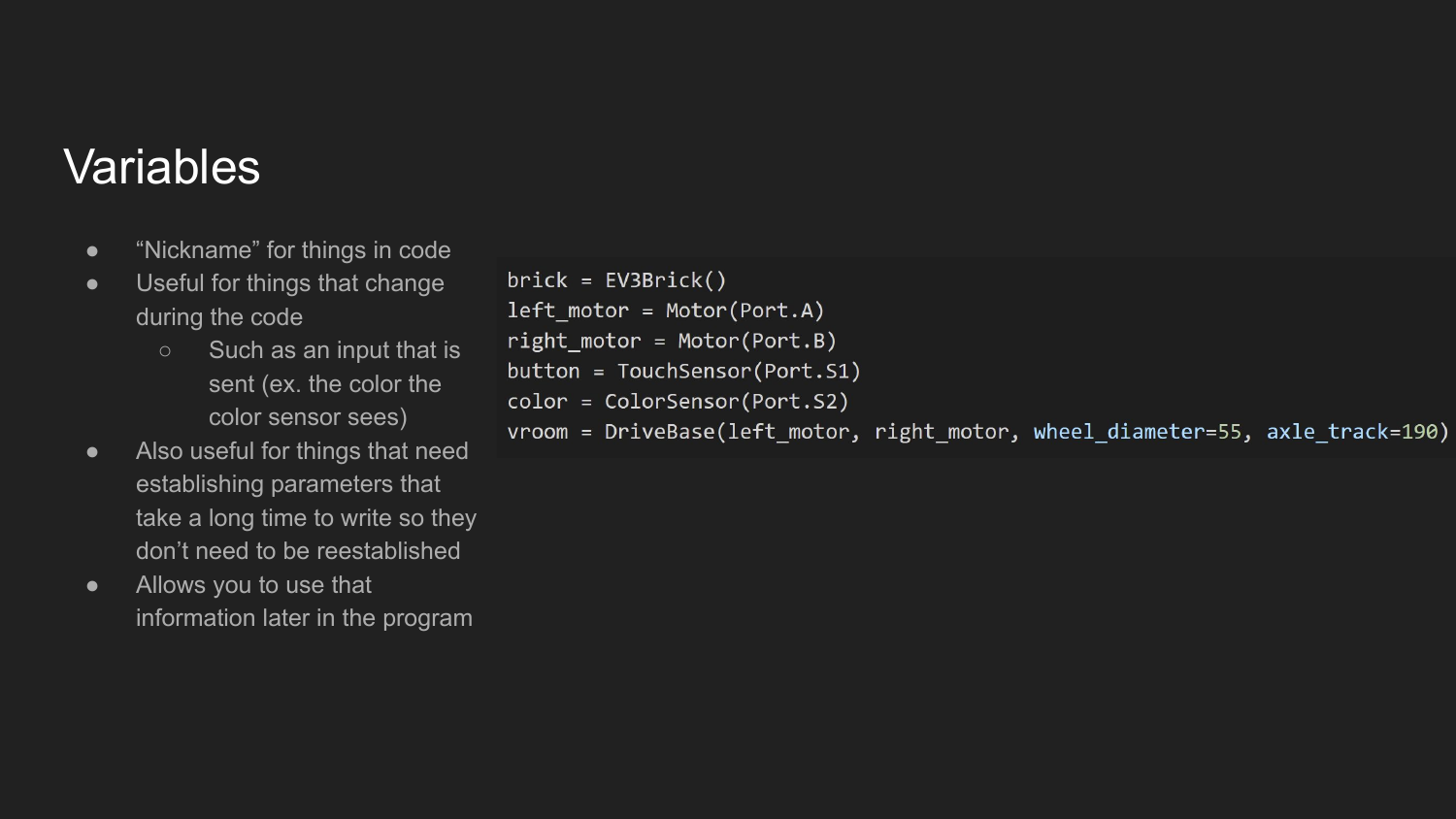#### If Statements

- Create a parameter that **if** it is met, a certain code will run
	- Indent code you want to run in that scenario under the if statement
- If you want to set another parameter, use **elif** (else if)
- Use **else** to run code that does not meet any of the parameters set in the above if and elif **statements**

20 if  $color == Color.RED:$  $vroom.turn(180)$ 21  $elif$  color ==  $Color.BLUE:$ 22 23 speaker.beep(1000,100) 24 else: 25  $vroom.run(50)$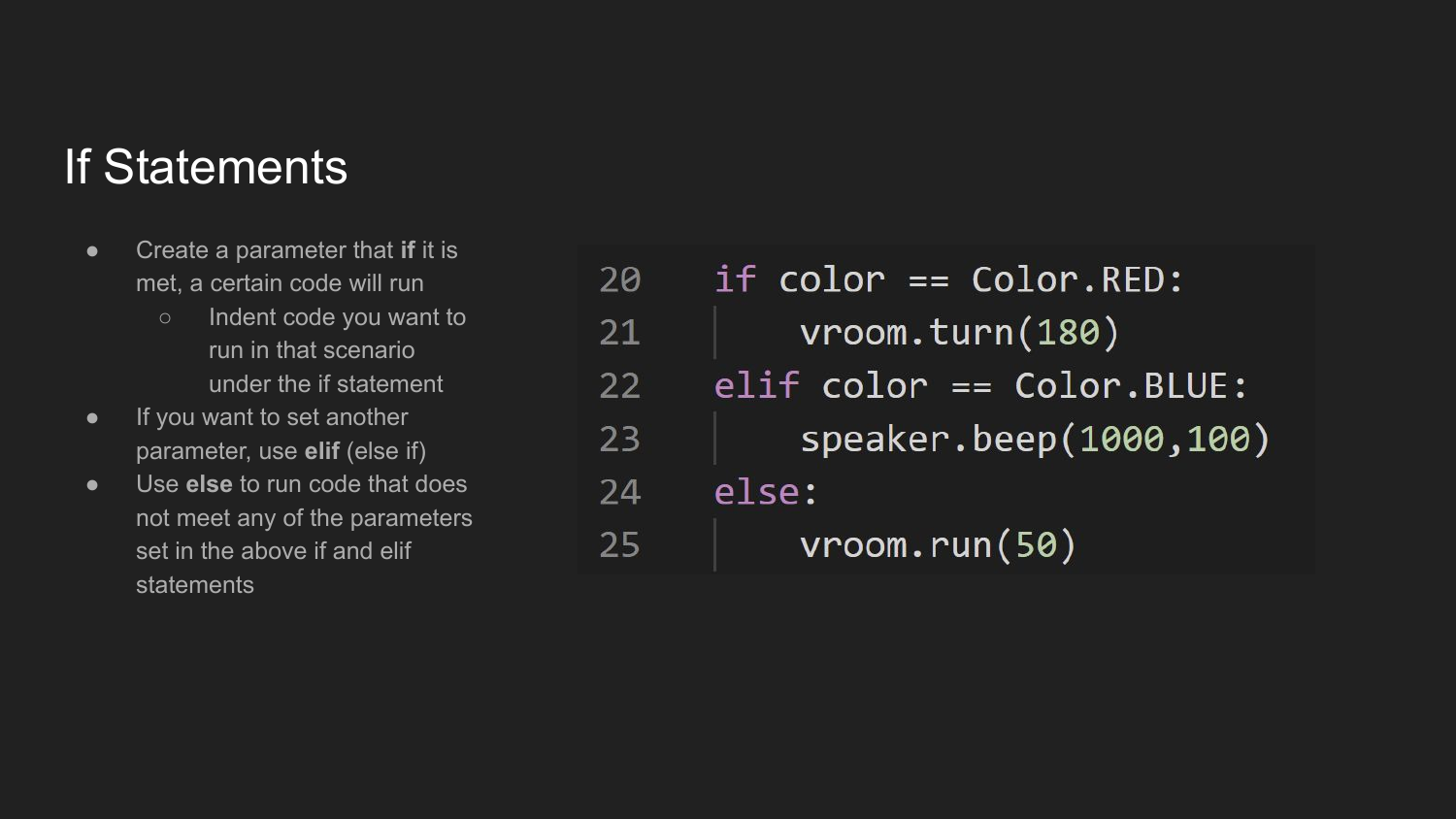#### Loops

- Set a scenario where when that scenario is met the program indented under it will be repeated
- Will repeat a specific amount of times or until a situation is met that tells it to stop
- Two main types of loops we will be using, for loops and while loops
- While loops have a parameter where the code will loop as long as that parameter is met
- For loops set a repeat amount using a parameter

```
while True:
    while button.pressed():
        vroom.run(50) #will run at 50 mm/s
    while not button.pressed():
        speaker.beep(1000,100) #frequency, duration
```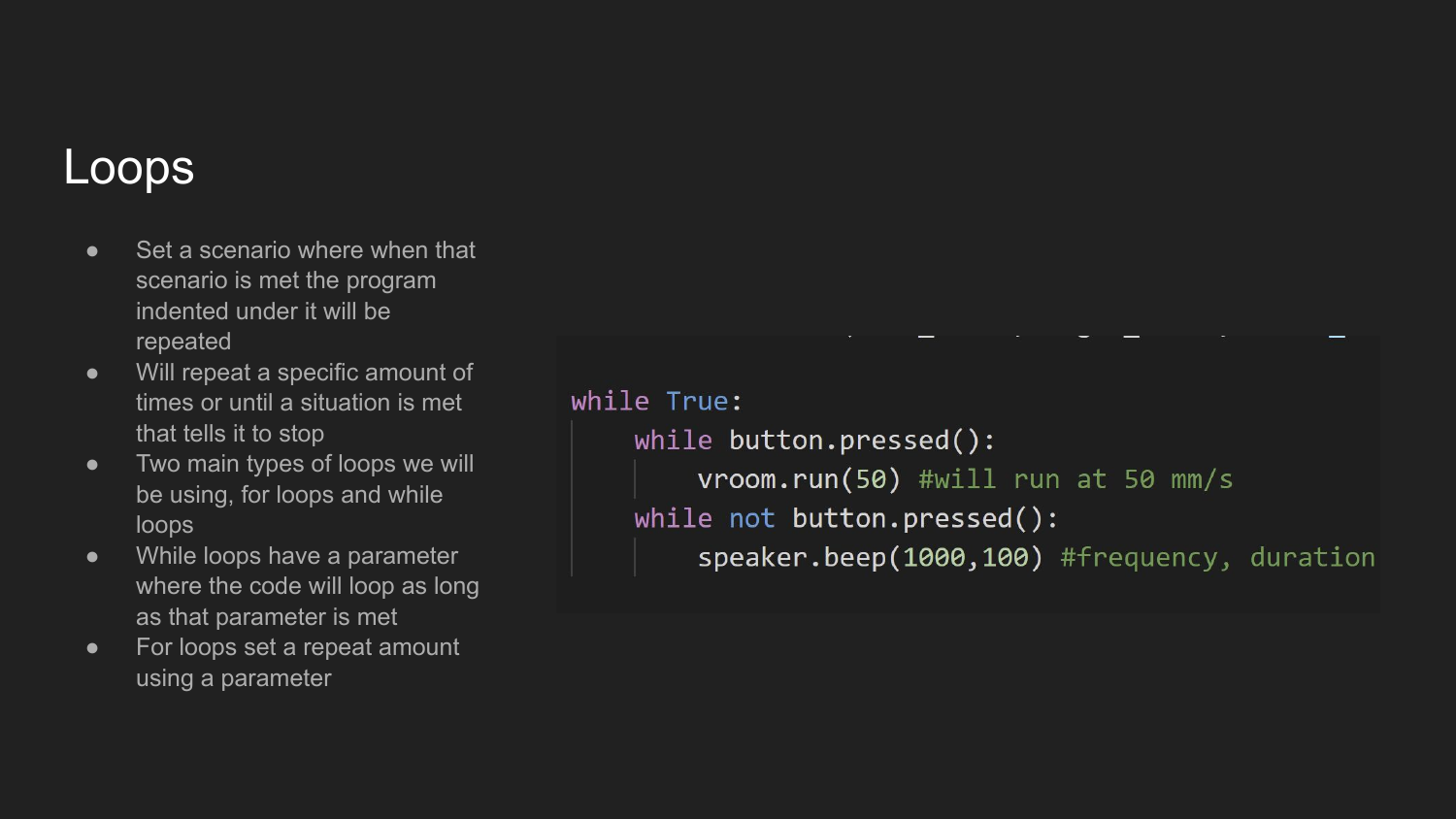43

#### for color in color list:

# Wait for one second between each sorting action. wait(1000)

```
# Run the conveyor belt motor to the right position based on the color.
if color == Color.BLUE:ev3.speaker.say('blue')
   belt motor.run target(500, 10)
elif color == Color.GREEN:
    ev3.speaker.say('green')
    belt motor.run target(500, 132)
elif color == Color.YELLOW:
    ev3.speaker.say('yellow')
   belt motor.run target(500, 360)
elif color == Color.RED:
    ev3.speaker.say('red')
   belt motor.run target(500, 530)
```
#### For loop with if statements